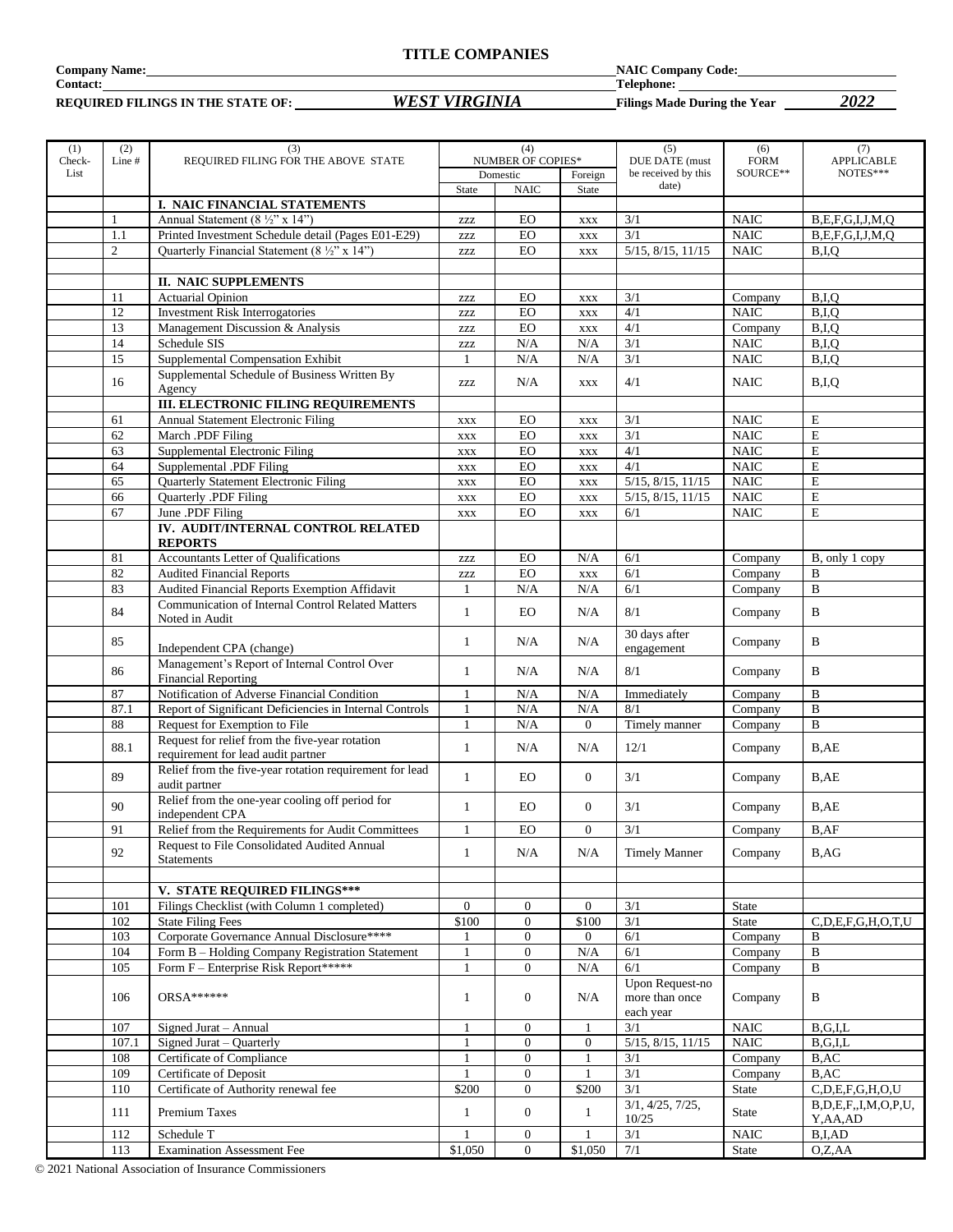**\*If XXX appears in this column, this state does not require this filing, if hard copy is filed with the state of domicile and if the data is filed electronically with the NAIC. If ZZZ appears in this column, this state does not require this filing if filed electronically with the NAIC but if not, 2 copies are required If N/A appears in this column, the filing is required with the domiciliary state. EO (electronic only filing).**

**\*\*If Form Source is NAIC, the form should be obtained from the appropriate vendor.**

**\*\*\*Refer to Notes & Instructions (Below).**

**\*\*\*\*For those states that have adopted the NAIC Corporate Governance Annual Disclosure Model Act, an annual disclosure is required of all insurers or insurance groups by June 1. The Corporate Governance Annual Disclosure is a state filing only and should not be submitted by the company to the NAIC. Note however that this filing is intended to be submitted to the lead state if filed at the insurance group level. For more information on lead states, see the following**  NAIC URL: [http://www.naic.org/public\\_lead\\_state\\_report.htm.](http://www.naic.org/public_lead_state_report.htm)

**\*\*\*\*\*For those states that have adopted the NAIC updated Holding Company Model Act, a Form F filing is required annually by holding company groups. Consistent with the Form B filing requirements, the Form F is a state filing only and should not be submitted by the company to the NAIC. Note however that this filing is intended to be submitted to the lead state. For more information on lead states, see the following NAIC URL:**  [http://www.naic.org/public\\_lead\\_state\\_report.htm](http://www.naic.org/public_lead_state_report.htm)**.** 

**\*\*\*\*\*\*For those states that have adopted the NAIC Risk Management and Own Risk and Solvency Assessment Model Act, a summary report is required annual by the insurers and insurance groups above a specified premium threshold. The ORSA Summary Report is a state filing only and should not be submitted by the company to the NAIC. Note however that this filing is intended to be submitted to the lead state if filed at the insurance group level. For more information on lead states, see the following NAIC URL:** [http://www.naic.org/public\\_lead\\_state\\_report.htm](http://www.naic.org/public_lead_state_report.htm)**.**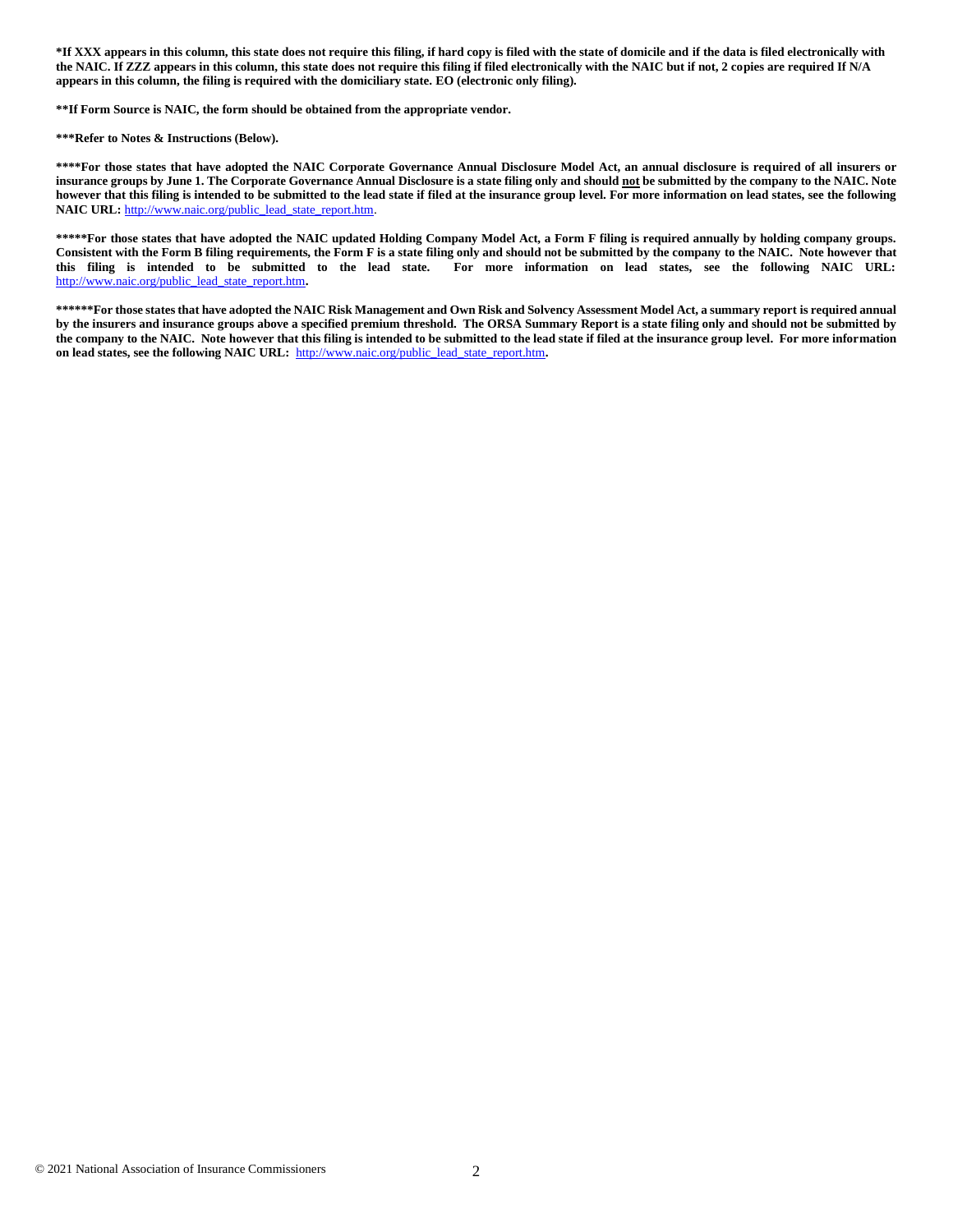|              | NOTES AND INSTRUCTIONS (A-K APPLY TO ALL FILINGS)                                                                                                                                                                                                                                                                                        |                                                                                                                                                                                                                                                                                                                                                                                                                                                                                                                                                                                                                                                                                                                                                                                                                                                                                                                                                                                                         |  |
|--------------|------------------------------------------------------------------------------------------------------------------------------------------------------------------------------------------------------------------------------------------------------------------------------------------------------------------------------------------|---------------------------------------------------------------------------------------------------------------------------------------------------------------------------------------------------------------------------------------------------------------------------------------------------------------------------------------------------------------------------------------------------------------------------------------------------------------------------------------------------------------------------------------------------------------------------------------------------------------------------------------------------------------------------------------------------------------------------------------------------------------------------------------------------------------------------------------------------------------------------------------------------------------------------------------------------------------------------------------------------------|--|
| $\mathbf{A}$ | Required Filings – Contact Person:                                                                                                                                                                                                                                                                                                       | Annual Filings (Foreign and Domestic Insurers)<br>OICFinancialConditions@wv.gov<br>(304) 558-2100 (Financial Conditions Section of the<br>Company Analysis & Examinations Division)<br>OICWVTaxSection@wv.gov<br>(304) 558-1900 (Tax Audit Section of the Financial<br><b>Accounting Division</b> )                                                                                                                                                                                                                                                                                                                                                                                                                                                                                                                                                                                                                                                                                                     |  |
| B            | WV Offices of the Insurance<br><b>Annual Filings</b><br>Commissioner<br>Mailing Address:<br>900 Pennsylvania Ave., 7 <sup>th</sup> Fl.<br>Charleston, WV 25302                                                                                                                                                                           | Domestic and Foreign insurers <b>must file</b> the Annual Filings (Jurat,<br>Cert. of Deposit, Cert. of Advertising, Cert. of Compliance)<br>through SERFF. DO NOT mail or file through OPTins.<br>Surplus Lines insurers, Accredited and Trusteed Reinsurers,<br>Fraternals, RRGs and Viaticals shall submit their annual filings to<br>the Annual Filings Mailing address.                                                                                                                                                                                                                                                                                                                                                                                                                                                                                                                                                                                                                            |  |
|              | WV Offices of the Insurance<br><b>Tax Filings</b><br><b>Mailing Address:</b><br>Commissioner<br>900 Pennsylvania Ave., 9th Fl.<br>Charleston, WV 25302                                                                                                                                                                                   | The Annual Premium Tax Statement (which must include<br>the State Page and State of Domicile Retaliatory Forms) is to<br>be mailed to the Tax Filings mailing address. Filing is due<br>on or before March 1 and is located at:<br>https://www.wvinsurance.gov/Divisions/Financial-<br>Accounting#taxinfo<br>Phone: (304) 558-1900 - Tax Audit Section                                                                                                                                                                                                                                                                                                                                                                                                                                                                                                                                                                                                                                                  |  |
|              |                                                                                                                                                                                                                                                                                                                                          | If the Annual Premium Tax Statement and State Page are<br>submitted through OPTins, the hard copy is not required to<br>be mailed                                                                                                                                                                                                                                                                                                                                                                                                                                                                                                                                                                                                                                                                                                                                                                                                                                                                       |  |
| $\mathsf{C}$ | Mailing Address for Filing Fees:<br>Filing Fee:<br>West Virginia Insurance Commissioner<br>900 Pennsylvania Ave., 9 <sup>th</sup> Fl.<br>Charleston, WV 25302                                                                                                                                                                            | The annual fees are included on the Annual Premium Tax<br>Statement which is due on or before March 1 and is located<br>at:<br>https://www.wvinsurance.gov/Divisions/Financial-<br>Accounting#taxinfo<br>Insurers must make remittance using only the Tax Payment<br>Form provided by this Office. The form can be located at:<br>https://www.wvinsurance.gov/Divisions/Financial-<br>Accounting#taxinfo                                                                                                                                                                                                                                                                                                                                                                                                                                                                                                                                                                                                |  |
| D            | Mailing Address for 1 <sup>st</sup> -3 <sup>rd</sup> Quarterly Premium Tax Payments:<br>Premium Tax Payment:<br>West Virginia Insurance Commissioner<br>STO/RPD<br>PO Box 1913<br>Charleston, WV 25327<br>Premium tax payment and fee collection is processed by<br>the Receipts Processing Division of the State Treasurer's<br>Office. | Phone: (304) 558-1900 - Tax Audit Section<br>WV Code §33-43-6(e) states that for each of the quarters [first<br>(due on or before April 25), second (due on or before July<br>25), and third (due on or before October 25)], payment must<br>be submitted based on either one-fourth of the total tax paid<br>during the preceding calendar year OR 80% of the actual tax<br>liability for the current calendar year. The annual tax payment<br>is due on or before March 1 and to be either filed through<br>OPTins or mailed to Tax Filings address indicated in B.<br>Even if there is a zero remittance, a filing must be made<br>for each quarter.<br>Three forms of filing/payment include:<br>1. OPTins - $\frac{http://www.optims.org/}{http://www.optims.org/})$ to pre-register.<br>2. CHECK - Insurers must make remittance using only the<br>Tax Payment Form provided by this Office. The form is<br>located at:<br>https://www.wvinsurance.gov/Divisions/Financial-<br>Accounting#taxinfo |  |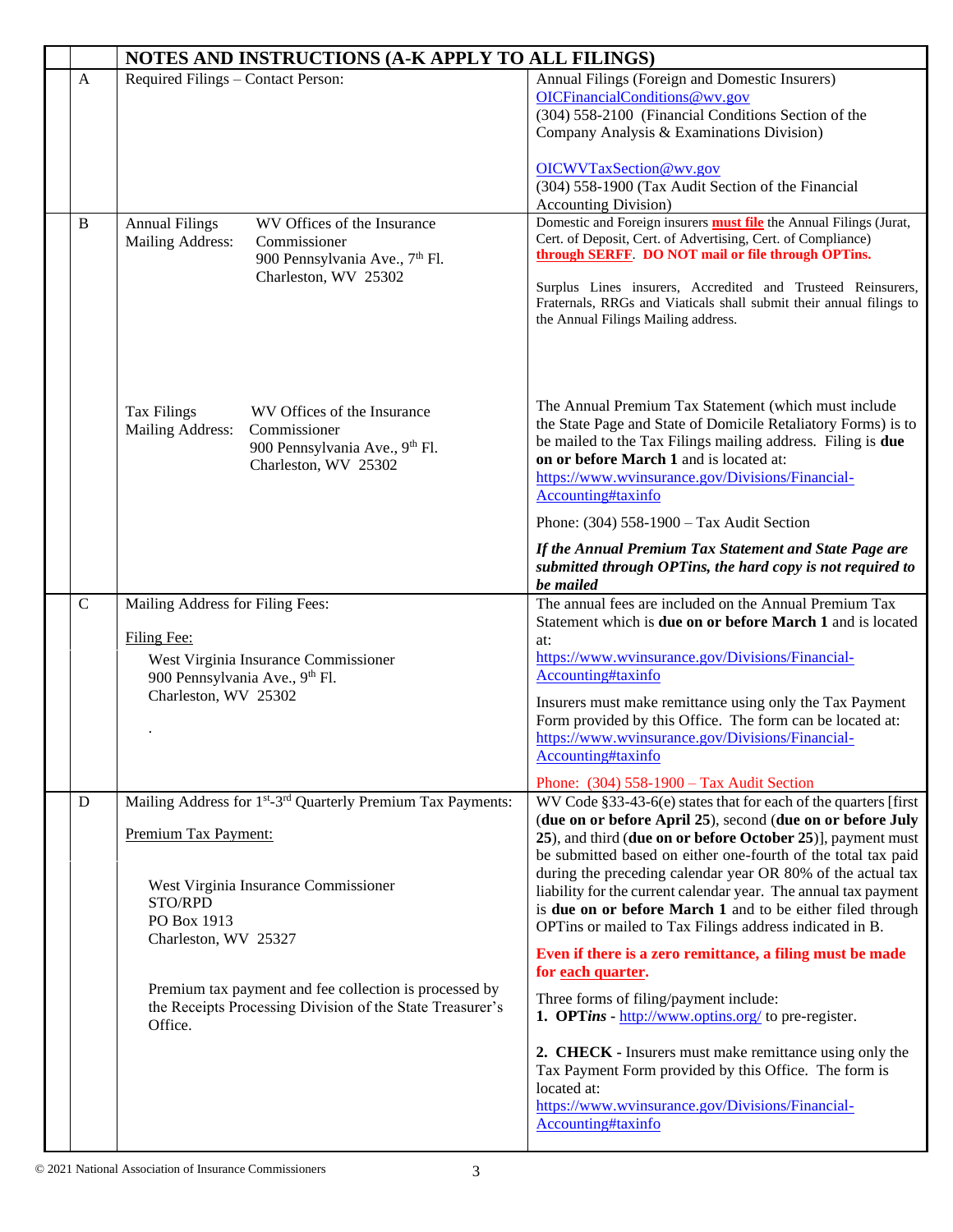|                  |                                       | 3. (FOR ZERO FILERS ONLY)                                                                                                                                                    |
|------------------|---------------------------------------|------------------------------------------------------------------------------------------------------------------------------------------------------------------------------|
|                  |                                       | https://www.wvinsurance.gov/Divisions/Financial-                                                                                                                             |
|                  |                                       | Accounting#taxinfo                                                                                                                                                           |
|                  |                                       | You must retain your confirmation number.<br>Phone: (304) 558-1900 - Tax Audit Section                                                                                       |
| ${\bf E}$        | Delivery Instructions:                | All filings must be <b>received</b> (not postmarked) on or before                                                                                                            |
|                  |                                       | the indicated due date.                                                                                                                                                      |
|                  |                                       | If due date falls on a weekend or holiday then the deadline is<br>extended to the next business day.                                                                         |
| $\boldsymbol{F}$ | Penalties for Late Filings:           | WV Code §33-3-11(b) may require the insurer to pay a                                                                                                                         |
|                  |                                       | penalty not exceeding ten thousand dollars for the late filing<br>of Annual Statements.                                                                                      |
|                  |                                       | WV Code §33-43-7(a) imposes a penalty of twenty-five<br>dollars (\$25) for each day throughout which a taxpayer fails<br>to file a tax return by the applicable filing date. |
|                  |                                       | WV Code §33-43-11 makes the taxpayer liable for interest                                                                                                                     |
| $\mathbf G$      | Original Signatures:                  | on any unpaid final assessment or penalty or portion thereof.<br>Required signatures (minimum of two (2) officers) must be                                                   |
|                  |                                       | original signatures on all filings.                                                                                                                                          |
|                  |                                       | Due to the ongoing COVID-19 pandemic, the OIC will accept<br>the following in lieu of original signatures:                                                                   |
|                  |                                       | scanned copies of original signatures<br>$\bullet$                                                                                                                           |
|                  |                                       | electronic signatures that comply with the West                                                                                                                              |
|                  |                                       | Virginia Uniform Electronic Transactions Act,<br>codified at W.Va. Code § 39-1-1, et seq. in lieu of                                                                         |
|                  |                                       | original signatures.                                                                                                                                                         |
|                  |                                       |                                                                                                                                                                              |
| H                | Signature/Notarization/Certification: | All forms must be signed and attested by at least two (2)<br>officers where indicated.                                                                                       |
| I                | Amended Filings:                      | Amended items must be filed with a complete explanation of<br>each amendment.                                                                                                |
|                  |                                       | If there are signature requirements for the original filing, the<br>same requirements apply to any amendment.                                                                |
|                  |                                       | If the original Premium Tax Filing was filed through                                                                                                                         |
|                  |                                       | OPTins, then the amended filing must also be filed through                                                                                                                   |
|                  |                                       | OPTins.                                                                                                                                                                      |
| J                | Extension from normal filings:        | A request for extension must be filed not less than ten (10)<br>days prior to due date and provide sufficient detail.                                                        |
| $\bf K$          | Bar Codes (State or NAIC):            | <b>NAIC</b>                                                                                                                                                                  |
| $\mathbf L$      | Signed Jurat:                         | All licensed companies must file a signed Jurat which must<br>include a minimum of two (2) officers' signatures.                                                             |
|                  |                                       | <b>DO NOT FILE THRU OPTINS.</b>                                                                                                                                              |
|                  |                                       |                                                                                                                                                                              |
|                  |                                       | Due to the ongoing COVID-19 pandemic, the OIC will accept<br>the following in lieu of original signatures:                                                                   |
|                  |                                       | scanned copies of original signatures<br>$\bullet$                                                                                                                           |
|                  |                                       | electronic signatures that comply with the West<br>$\bullet$                                                                                                                 |
|                  |                                       | Virginia Uniform Electronic Transactions Act,                                                                                                                                |
|                  |                                       | codified at W.Va. Code § 39-1-1, et seq. in lieu of<br>original signatures.                                                                                                  |
|                  |                                       |                                                                                                                                                                              |
|                  |                                       |                                                                                                                                                                              |
|                  |                                       |                                                                                                                                                                              |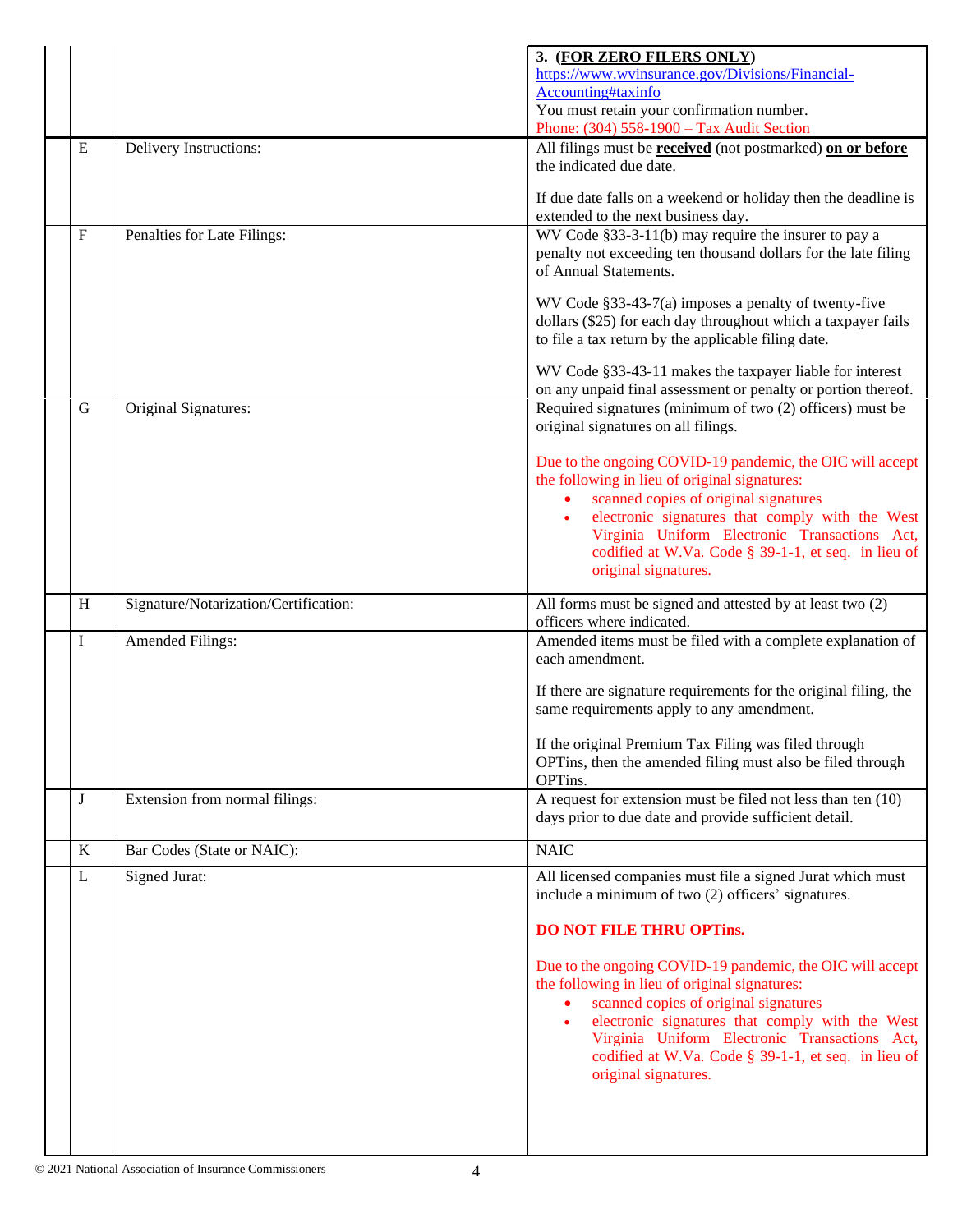| $\mathbf{M}$ | <b>NONE Filings:</b>                                         | See NAIC Annual Statement Instructions.                                                                                                                                                                                       |
|--------------|--------------------------------------------------------------|-------------------------------------------------------------------------------------------------------------------------------------------------------------------------------------------------------------------------------|
|              |                                                              | Exceptions to these instructions are noted on the form.                                                                                                                                                                       |
|              |                                                              | Tax statements and payment forms are required to be filed<br>and completed regardless of tax liability. Zero liability must<br>file returns marked -0-.                                                                       |
| N            | Filings new, discontinued or modified materially since last  | Forms and instructions on the web have been updated.                                                                                                                                                                          |
|              | year:                                                        |                                                                                                                                                                                                                               |
| $\Omega$     | Checks:                                                      | Make checks payable to:<br>WV Offices of the Insurance Commissioner                                                                                                                                                           |
| ${\bf P}$    | Computer Generated or Tax Software Packages:                 | Computer generated or tax software packages for Quarterly<br>Payment Form, Annual Premium Tax Statement, and Annual<br>Tax Payment Form are NOT acceptable. Must use forms<br>from our website: Tax Forms or file thru OPTins |
| Q            | <b>Additional Copies:</b>                                    | If copies are required to be filed, file one (1) original and a<br>copy as indicated.                                                                                                                                         |
| $\mathbf R$  | HMO/PEIA Rates:                                              | File with:<br>Rates and Forms Division<br>PO Box 50540<br>Charleston, WV 25305-0540                                                                                                                                           |
| S            | Grievance Procedure:                                         | File with:                                                                                                                                                                                                                    |
|              |                                                              | <b>Consumer Services Division</b><br>PO Box 50540<br>Charleston, WV 25305-0540                                                                                                                                                |
| $\mathbf T$  | <b>State Filing Fees:</b>                                    | The annual fees are included on the Annual Premium Tax<br>Statement. See Note C.                                                                                                                                              |
|              |                                                              | Life insurers and Property and Casualty insurers reporting on<br>the Health Blank must remit a \$100 Annual Statement filing<br>fee.                                                                                          |
|              |                                                              | HMOs remit a \$100 Annual Statement filing fee along with<br>the Application for License (Form A-10) which is located at:                                                                                                     |
|              |                                                              | http://www.wvinsurance.gov/company/Forms/HMO                                                                                                                                                                                  |
|              |                                                              | HMDIs are not subject to an Annual Statement filing fee.                                                                                                                                                                      |
|              |                                                              | Licensed fraternal companies must remit a \$25 annual<br>statement filing fee with the signed Jurat and submit to the<br>address indicated in Note B for Annual Statements.                                                   |
|              |                                                              | Some fees are now able to be paid by credit card. Instructions<br>are located at: https://www.wvinsurance.gov/company-fee-<br>pay                                                                                             |
| $\mathbf U$  | <b>COA Renewal Fees:</b>                                     | COA renewal fee is remitted with Tax Payment Form or<br>your Application for License (Form A-10-required only for<br>HMO's and HMDI's) and is due on or before March 1.<br>See Note C.                                        |
| $\mathbf V$  | HMO Requirement:                                             | Only HMOs are subject to this requirement.                                                                                                                                                                                    |
| W            | Special Instruction for foreign HMOs:                        | Foreign licensed HMOs are required to make the same type<br>and number of filing as a domestic HMO.                                                                                                                           |
| X            | Monthly Financial Statements/Quarterly Financial Statements: | Monthly financial statements must be filed if written request<br>is issued by the commissioner.                                                                                                                               |
|              |                                                              | Foreign and alien licensed insurers are waived from filing<br>hard copy quarterly financial statements unless requested.                                                                                                      |
| Y            | Premium Taxes:                                               |                                                                                                                                                                                                                               |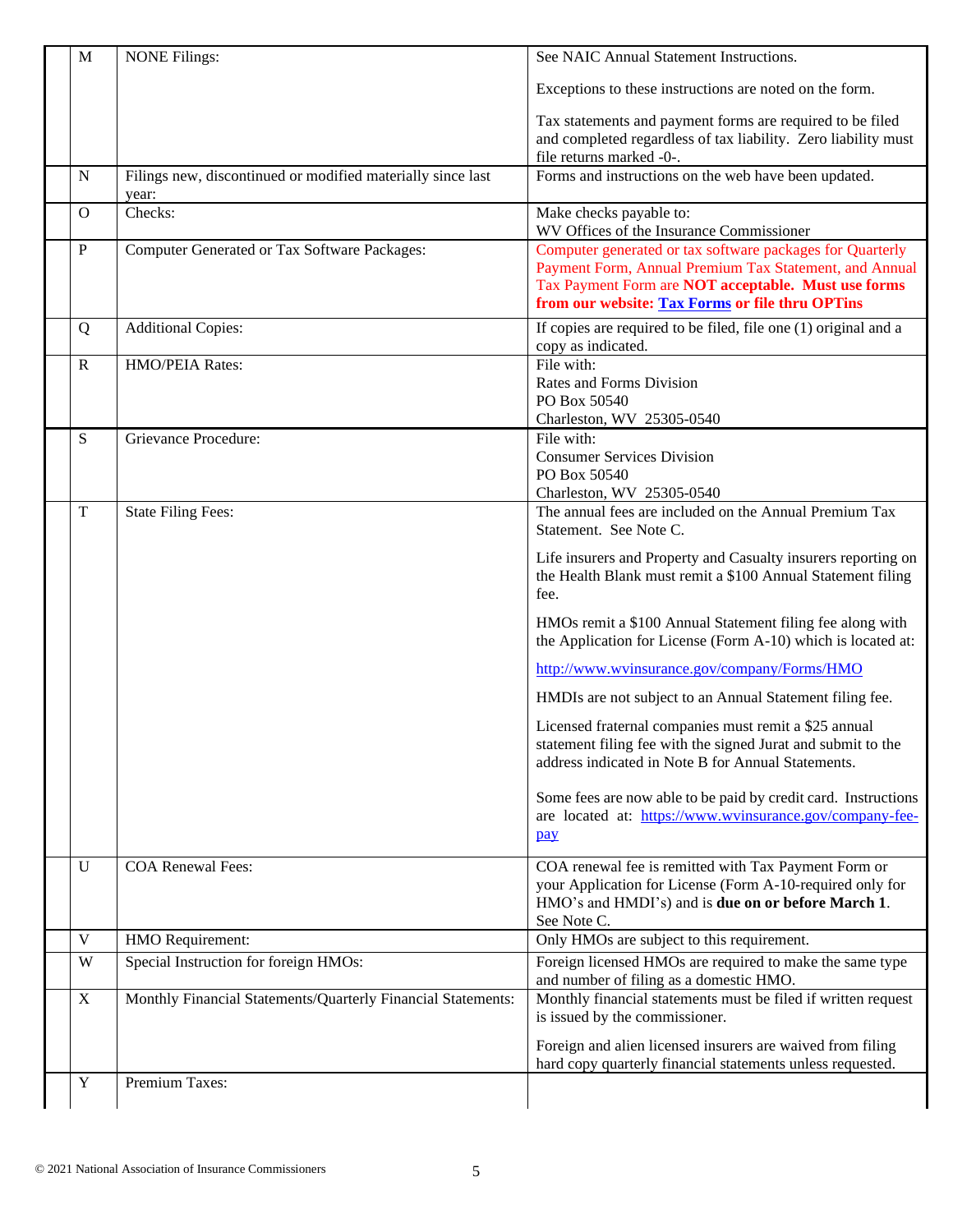|    |                                                                                       | HMO and HMDI are tax exempt and not required to file<br>returns but are required to file Application for License (Form<br>A-10) located at:<br>http://www.wvinsurance.gov/company/Forms/HMO<br>Life insurers and Property and Casualty insurers must file<br>the appropriate tax returns. Forms are located at:<br>https://www.wvinsurance.gov/Divisions/Financial-<br>Accounting#taxinfo<br>Licensed fraternal companies are tax exempt and not<br>required to file returns.                             |
|----|---------------------------------------------------------------------------------------|-----------------------------------------------------------------------------------------------------------------------------------------------------------------------------------------------------------------------------------------------------------------------------------------------------------------------------------------------------------------------------------------------------------------------------------------------------------------------------------------------------------|
| Z  | Mailing Address:                                                                      | Phone: (304) 558-1900 - Tax Audit Section<br>Two forms of payments include:                                                                                                                                                                                                                                                                                                                                                                                                                               |
|    | <b>Examination Assessment Fee:</b><br>West Virginia Insurance Commissioner<br>STO/RPD | <b>OPTins</b> - $\frac{http://www.optins.org/}{http://www.optins.org/})$ to pre-register.<br>Check-<br>Form located at:<br>https://www.wvinsurance.gov/Divisions/Financial-                                                                                                                                                                                                                                                                                                                               |
|    | PO Box 1861<br>Charleston WV 25327                                                    | Accounting#taxinfo<br>Fraternal societies must make remittance using only the<br>Payment Form provided by this Office.                                                                                                                                                                                                                                                                                                                                                                                    |
|    |                                                                                       | The payment is <b>due on or before July 1</b> .<br>Phone: (304) 558-1900 - Tax Audit Section                                                                                                                                                                                                                                                                                                                                                                                                              |
| AA | Premium Tax Penalties:                                                                | WV Code $§$ 33-43-7(a) imposes a penalty of twenty-five<br>dollars (\$25) for each day throughout which a taxpayer fails<br>to file a tax return by the applicable filing date.<br>WV Code §33-43-7(b) imposes a penalty of 1% of the<br>unpaid portion for each day throughout for failure to pay a<br>tax/fee liability in full.                                                                                                                                                                        |
| AB | Certificate of Advertising Compliance:                                                | WV Code §33-43-11 makes the taxpayer liable for interest<br>on any unpaid final assessment or penalty or portion thereof.<br>Pursuant to W. V. C. S. R. 114-10-17.2, a Certificate of<br>Advertising Compliance must be filed by all entities licensed<br>to write accident and sickness insurance that meet the<br>applicability requirements per Section 2 of that Rule. Rule<br>located at: Leg. Rule §114-10. File certificates with the<br>Signed Jurat Page or Application for License (Form A-10). |
|    |                                                                                       | Pursuant to W. V. C. S. R. 114-11-9.3, a Certificate of<br>Advertising Compliance must be filed by all entities licensed<br>to write life and annuities insurance that meet the<br>applicability requirements per Section 2 of that Rule. Leg.<br>Rule §114-11.                                                                                                                                                                                                                                           |
|    |                                                                                       | You may devise your own statement or use the form provided<br>under General Forms at:<br>https://www.wvinsurance.gov/company                                                                                                                                                                                                                                                                                                                                                                              |
| AC | Certificate of Compliance - Certificate of Deposit:                                   | Foreign and alien licensed insurers must file these<br>certificates with the Signed Jurat Page or Application for<br>License (Form A-10).                                                                                                                                                                                                                                                                                                                                                                 |
|    |                                                                                       | The Certificate of Compliance is a Certificate of<br>Compliance/Good Standing from your state of domicile and<br>not the Certificate of Authority.                                                                                                                                                                                                                                                                                                                                                        |
| AD | State Page:                                                                           | File one copy with the Annual Premium Tax Statement<br>(Form IC-PT).                                                                                                                                                                                                                                                                                                                                                                                                                                      |
|    |                                                                                       | Title Companies - File copy of Schedule T.                                                                                                                                                                                                                                                                                                                                                                                                                                                                |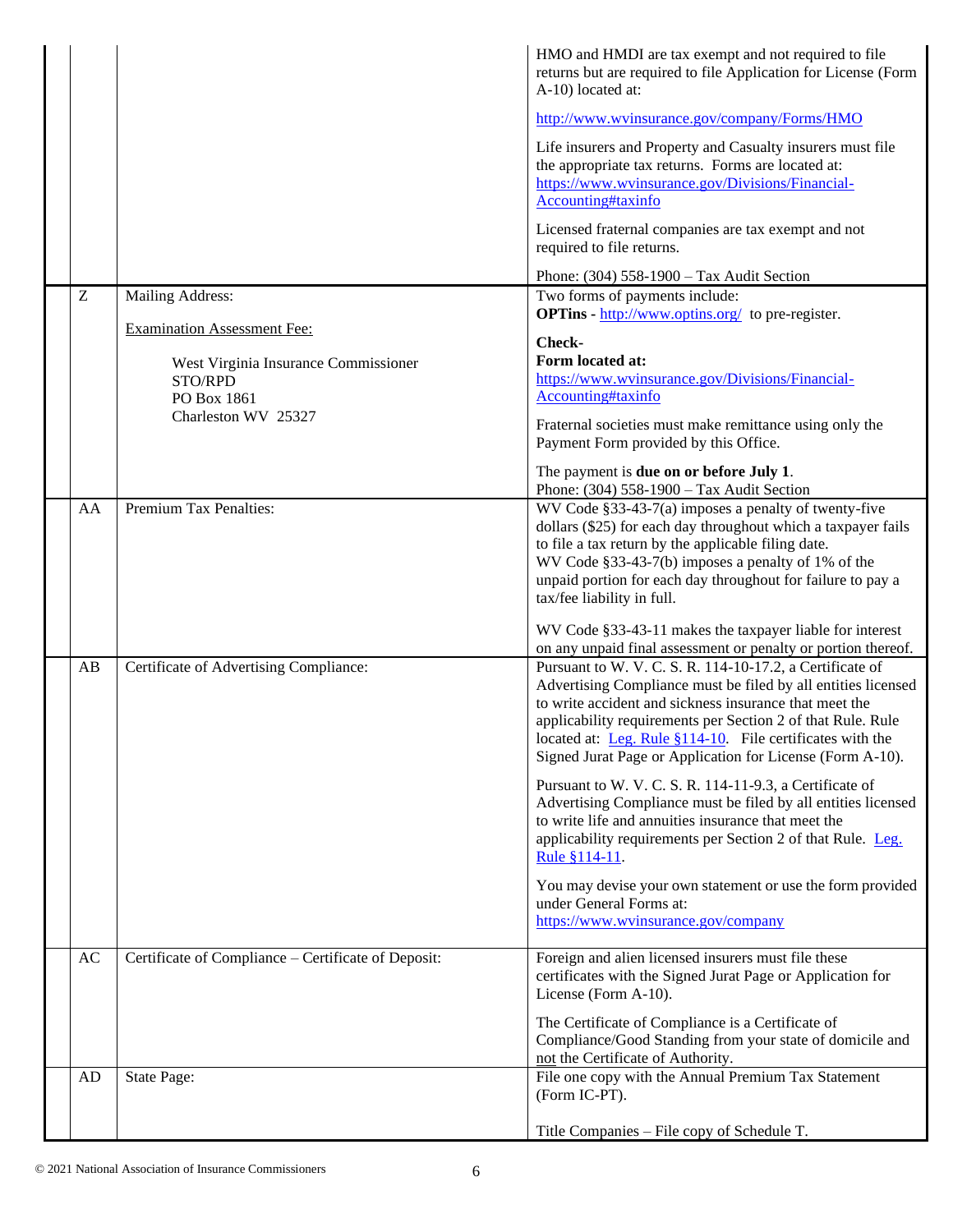| AE | Request and relief from 5 year CPA rotation requirement for   | WV Code §33-33-6(d) an insurer may make application to          |
|----|---------------------------------------------------------------|-----------------------------------------------------------------|
|    | lead audit partner                                            | the commissioner for relief from the 5 year CPA rotation        |
|    |                                                               | requirement on the basis of unusual circumstances. The          |
|    |                                                               | application should be made at least 30 days before the end of   |
|    |                                                               | the calendar year. A copy of the Commissioner's approval        |
|    |                                                               | shall be filed with the Annual Statement.                       |
| AF | Relief from the 1 year cooling off period for independent CPA | WV Code $§$ 33-33-6(k) an insurer may make application to       |
|    |                                                               | the commissioner for relief from the 1 year cooling off         |
|    |                                                               | period on the basis of unusual circumstances. The               |
|    |                                                               | application should be made at least 30 days before the end of   |
|    |                                                               | the calendar year. A copy of the Commissioner's approval        |
|    |                                                               | shall be filed with the Annual Statement.                       |
| AG | Relief from the Requirements for Audit Committees             | WV Code §33-33-12(8) an insurer may make application to         |
|    |                                                               | the commissioner for relief from the audit committee            |
|    |                                                               | requirement on the basis of hardship. The application should    |
|    |                                                               | be made at least 30 days before the end of the calendar year.   |
|    |                                                               | A copy of the Commissioner's approval shall be filed with       |
|    |                                                               | the Annual Statement.                                           |
| AH | Reconciliation and Summary of Assets and Reserve              | WV Code §33-8-22(b) A property and casualty, financial          |
|    | Requirements                                                  | guaranty, mortgage guaranty or accident and health sickness     |
|    |                                                               | insurer shall supplement its annual statement with a            |
|    |                                                               | reconciliation and summary of its assets and reserve            |
|    |                                                               | requirements as required in subsection (a) of this section. A   |
|    |                                                               | reconciliation and summary showing that an insurer's assets     |
|    |                                                               | as required in said subsection are greater than or equal to its |
|    |                                                               | undiscounted reserves referred to in said subsection are        |
|    |                                                               | sufficient to satisfy this requirement.                         |
|    |                                                               |                                                                 |
|    |                                                               | Forms are located at:                                           |
|    |                                                               | https://www.wvinsurance.gov/company                             |